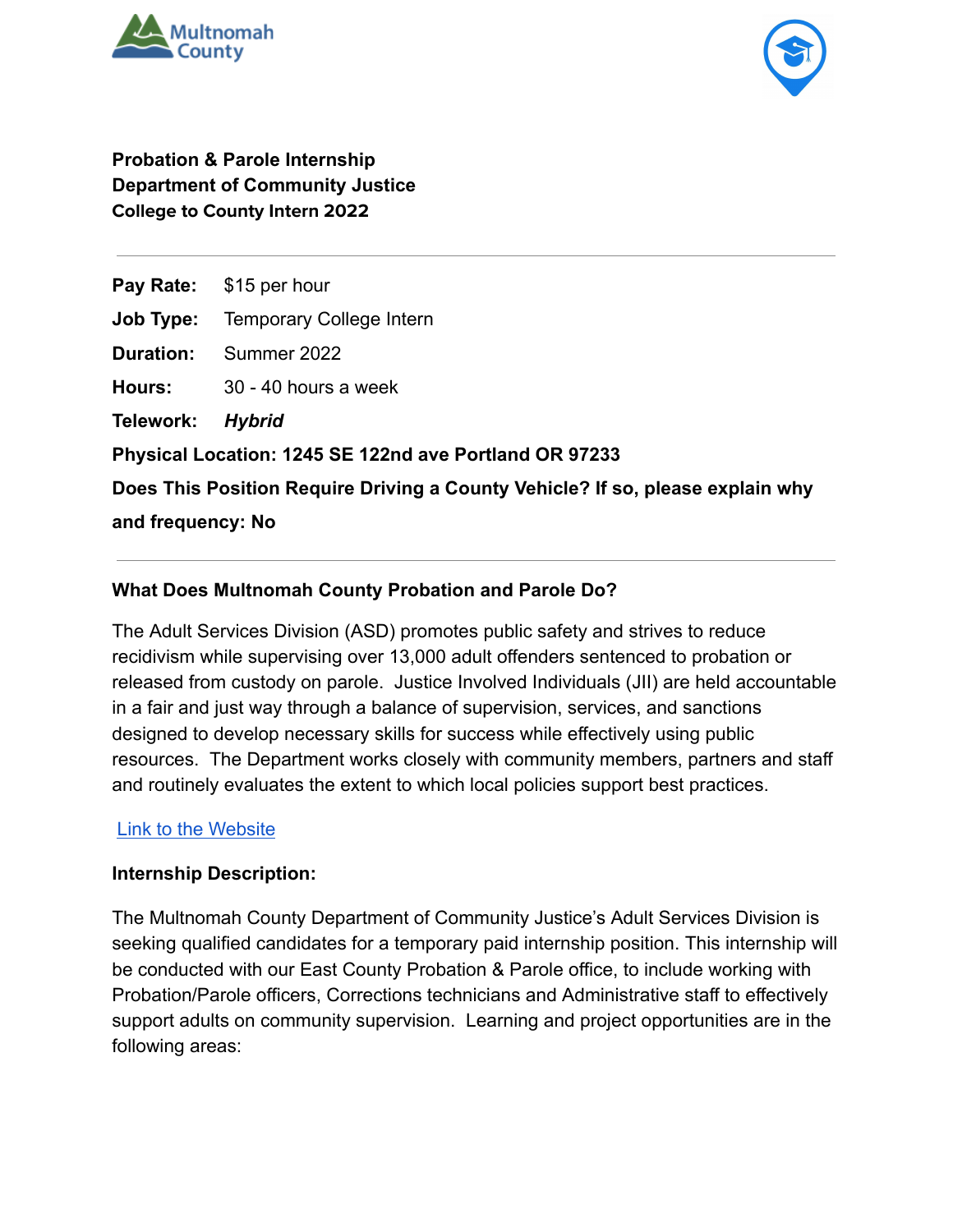



- Specific functions of an Adult Probation Officer, how the criminal justice system operates and the overall functioning of a criminal justice agency.
- Opportunity to learn aspects of Smart Supervision for young adults aged 15-25, including best practices for trauma informed care, brain development science and racial equity.
- Basic case management skills to include: Interviewing, violation investigations, chronologies, and appropriate referrals
- With appropriate safety precautions and permissions, interns may be allowed to accompany officers on home visits and/or court visits, meet and interact with court-related personnel (i.e., judges, defense attorneys, State's Attorneys and a variety of community resources.) All COVID related safety measures will be followed and safety equipment provided.
- Basics of some Evidence Based Practices, including: EPICS (Effective Practices in Community Supervision), Motivational Interviewing, Stages of Change, and Behavior Change Plans.

## *Responsibilities / Job Task Description:*

Typical duties may include one or more of the following:

- Participate in client phone/video visits
- Prepare various reports (violations, conformance, warrants).
- Research resources to meet offender needs.
- Assume limited responsibility in providing casework services.
- Observe home / field visits (where safety measures can be strictly followed.)
- Participate in staff meetings.
- Administrative duties as necessitated by client contact (phone or virtual meetings)

# **Education and Experience Qualifications:**

- Commitment to maintaining confidentiality and professionalism.
- Mature, reliable, dependable individuals able to relate to a variety of persons.
- Ability to learn department computer system; computer literate in word processing, email and data entry
- Ability to develop supportive relationships with clients while maintaining objectivity.
- An awareness of one's role as an authority figure and a role model.
- Ability to communicate information in verbal and written form.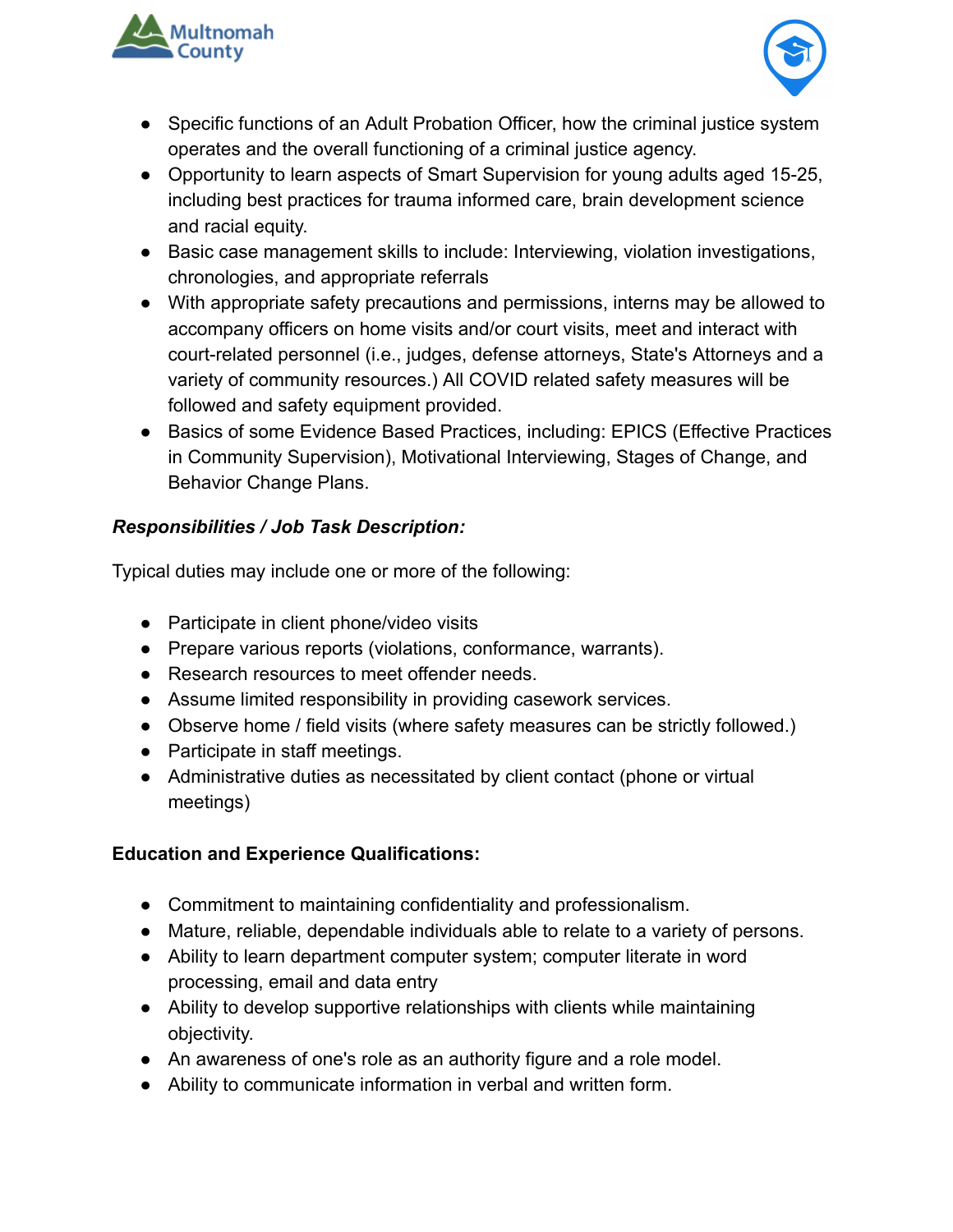



● Some knowledge of criminal justice is desired.

The selected student must be able to successfully pass a background investigation.

**COVID-19 Vaccination Requirement:** To protect the health of the community and employees, Multnomah County requires employees to be fully vaccinated against COVID-19 or have an approved medical or religious exception as a qualification of employment.

The rule applies to all employees, as allowable by law. Candidates who receive an offer of County employment must provide proof of vaccination upon hire or submit an exception request prior to their start date.

#### **Veterans' Preference:**

Under Oregon Law, qualifying veterans may apply for veterans' preference for this recruitment. Review our [veterans' preference website](http://multco.us/jobs/veterans-preference-information-and-instructions) for details about eligibility and how to apply.

For veterans qualified for Veterans' Preference: If you believe you have skills that would transfer well to this position and/or special qualifications that relate to this position, please list those skills and/or qualifications.

**Accommodation under the Americans with Disabilities Act:** We gladly provide reasonable accommodation to anyone whose specific disability prevents them from completing an application or participating in this recruitment process. Please contact the recruiter below in advance to request assistance. Individuals with hearing or speech impairments may contact the recruiter through the Telecommunications Relay Service by dialing 711.

**Diversity and Inclusion**: At Multnomah County, we don't just accept differences; we value it and support it to create a culture of dignity and respect for our employees. We are proud to be an Equal Opportunity Employer. We evaluate qualified applicants without regard to race, color, religion, sex, sexual orientation, gender identity, national origin, disability, veteran or protected veteran status, genetic information and other legally protected characteristics. The EEO is the [Law poster](https://www.eeoc.gov/sites/default/files/migrated_files/employers/poster_screen_reader_optimized.pdf) is available for your